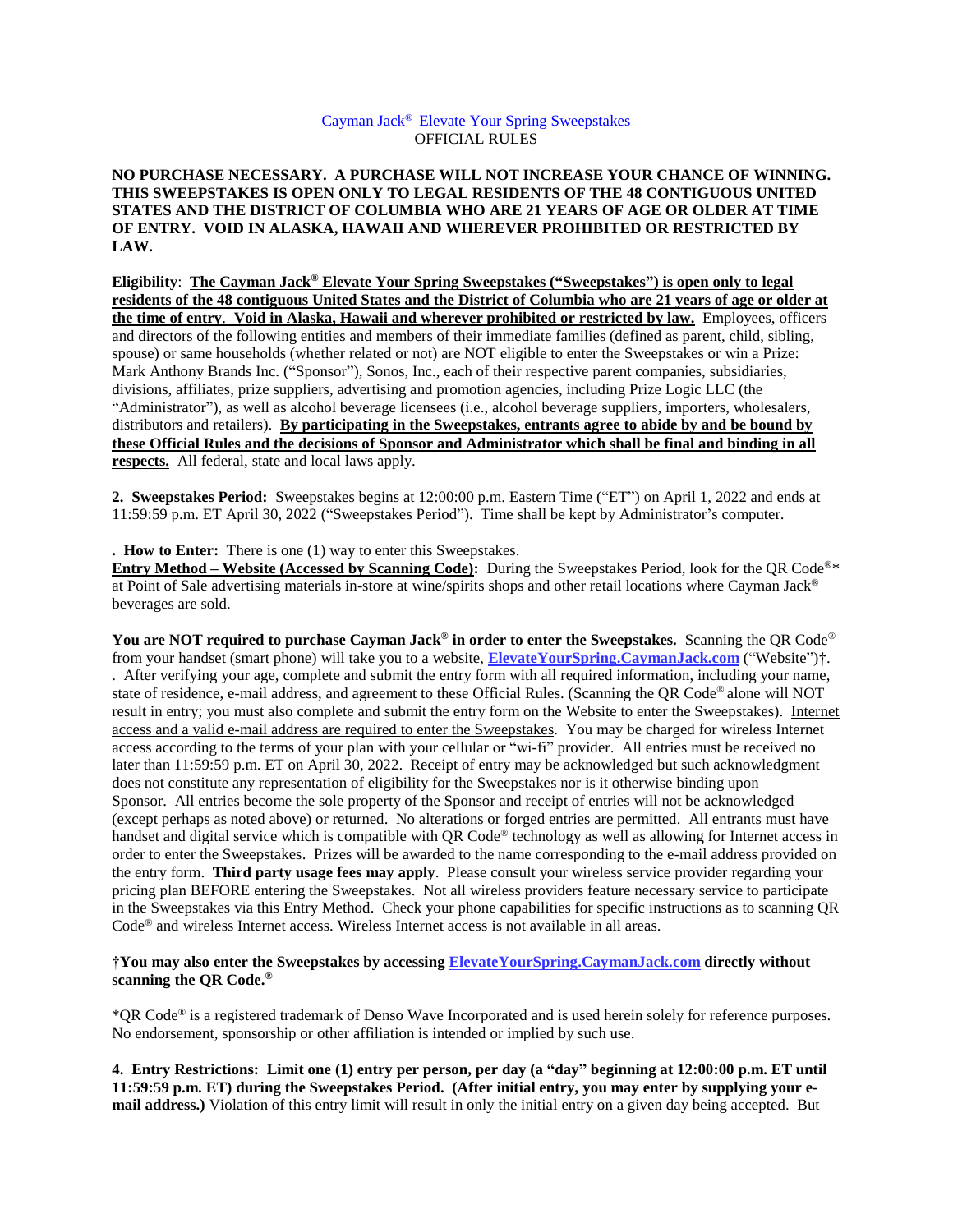Sponsor and Administrator reserve the right to void all entries (and disqualify any entrant from the Sweepstakes altogether as well as to prohibit such entrant from participating in future promotions offered by Sponsor) if Sponsor or Administrator determine, in their sole discretion, that a given person has engaged in egregious, blatant or repeated violations of the entry limit. Proof of submission of entry does not constitute proof of receipt of same or proof of entry. All entries become the sole property of the Sponsor. Sponsor and Administrator assume no responsibility for late, lost, illegible/garbled, incomplete, damaged, inaccessible, corrupted or jumbled entries/ electronic transmissions, regardless of cause; and, all such entries are void.

**5. Prizes:** One Hundred (100) Prizes will be available to be awarded. Each winner will receive one (1) \*Sonos Move Portable Smart Speaker to include weather-resistance design, rechargeable battery, wireless charging base, WiFi and \*\*Bluetooth<sup>®</sup> connectivity. Specific model and features of speaker to be determined by Sponsor in its sole discretion. Actual Prize may differ from image of same used in Sweepstakes advertising. Approximate Retail Value of each Prize is \$399.00. Total Approximate Retail Value of all Prizes is \$39,900.00.

**Alcohol beverages are not part of a Prize. Prizes will only be shipped to a verified winner with a street address within the 48 Contiguous United States or District of Columbia. All costs and expenses associated with a Prize acceptance and use that are not specified herein are the sole responsibility of each winner; Prize delivery may be affected by U.S. Federal/State/County/Local health restrictions and/or other conditions arising from or related to the COVID-19/Coronavirus pandemic. If a Prize is declined by a winner, no alternate prize or compensation will be awarded.** 

\*Sonos, Inc. and its respective logos are registered trademarks and are used with permission. No sponsorship endorsement is intended or implied.

\*\*Used for identification purposes only. No sponsorship endorsement is intended or implied.

**6. Winners' Determination/Odds:** Limit of one (1) prize per person, family, household or address. Winner will be determined in a random drawing on or about May 2, 2022 by Administrator, an independent judging organization, whose decisions will be final in all matters relating to this Sweepstakes. Odds of winning will be determined by the total number of eligible entries received during the Sweepstakes period. Potential winners will be notified by email and will be required to sign and return an Affidavit of Eligibility and Liability/Publicity Release (except where prohibited) and any other requested documents **within three (3) business days** from the date of attempted notification or Prize may be forfeited in its entirety and awarded to an alternate winner, at the Sponsor's sole and absolute discretion. In the event of noncompliance with this requirement or if potential winner cannot be contacted for any reason, Prize will be forfeited without compensation of any kind and an alternate winner may be selected.If a potential winner is disqualified, found to be ineligible or not in compliance with these Official Rules, declines to accept a Prize, the respective Prize may be forfeited. If a Prize is forfeited, a Prize may be awarded to an alternate winner, selected in a random drawing from among all remaining eligible entries, as determined by Sponsor/Administrator in its sole discretion. If, after a good-faith attempt, Sponsor/Administrator is unable to award or deliver a Prize, a Prize may be awarded to another winner at Sponsor's/Administrator's sole discretion. In the event of noncompliance with this requirement or if a potential winner cannot be contacted for any reason, a Prize will be forfeited without compensation of any kind and an alternate winner may be selected. Each winner shall be solely responsible for payment of any and all applicable federal, state and local taxes for a Prize Package won. All other costs and expenses not expressly set forth herein shall be solely each winner's responsibility. A Prize will only be awarded to verified winners.

Sponsor/Administrator will attempt to notify each potential winner as set forth above, but Sponsor/Administrator is not responsible for any undelivered e-mails, including without limitation e-mails that are not received because of a winner's privacy or spam filter settings which may divert any Sweepstakes e-mail, including any winner's notification e-mail, to a spam or junk folder. A Prize or any component thereof, are non-transferable and no prize substitutions, exchanges or cash equivalent will be allowed, except by Sponsor, who reserves the right to substitute a Prize or any component thereof, of equal or greater value in case of unavailability of a Prize or any component thereof, for any reason, at Sponsor's sole and absolute discretion. Sweepstakes Entities shall not be held responsible for any delays in awarding a Prize or any component thereof, for any reason.

**7. General Conditions:** Entry in the Sweepstakes constitutes an entrant's full and unconditional agreement to abide by and accept the terms and conditions of these Official Rules. No Prize or any component thereof,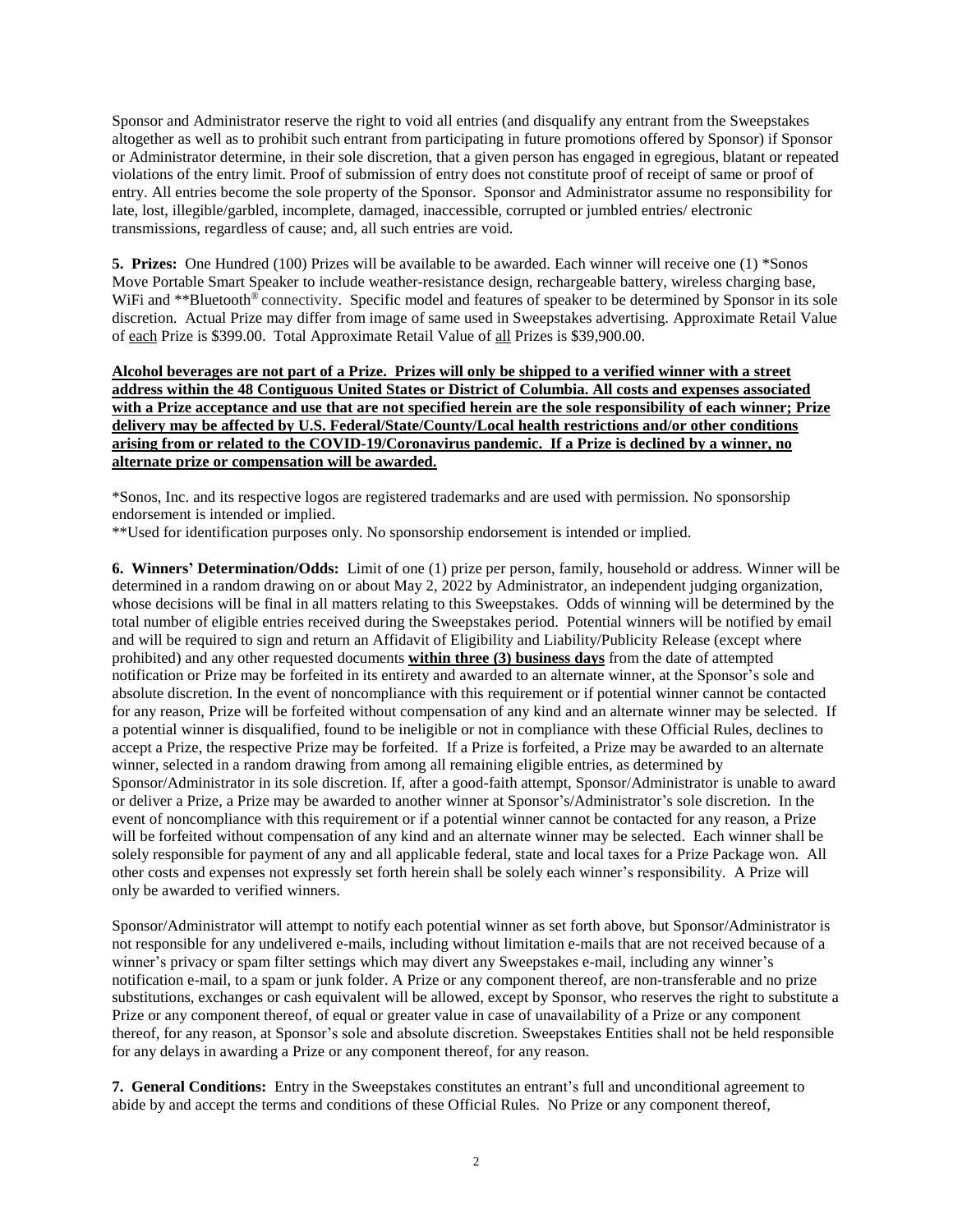substitution except at Sponsor's sole discretion. A Prize or any component thereof, is not redeemable/exchangeable for cash (except where required by applicable law). A Prize or any component thereof, is not transferable except with Sponsor's prior consent which may be granted or withheld in its sole discretion without liability of any kind. All federal, state and local taxes on a Prize are each winner's sole responsibility. By accepting a Prize, a winner waives the right to assert as a cost of winning a Prize, any and all costs of redemption or travel to redeem a Prize, and any and all liability that might arise from redeeming or seeking to redeem a Prize. All costs and expenses associated with at a Prize acceptance and use that are not specified herein are the sole responsibility of each winner.

Taxes on a Prize are each winner's sole responsibility. Upon receipt of a Prize, a winner shall be required to comply with any and all applicable federal, state and local law, rules and regulations.

Sponsor makes no warranties, and hereby disclaims any and all warranties, express or implied, concerning a Prize or any component thereof, furnished in connection with the Sweepstakes. WITHOUT LIMITING THE GENERALITY OF THE FOREGOING, A PRIZE IS PROVIDED "AS IS" WITHOUT WARRANTY OF ANY KIND, EITHER EXPRESS OR IMPLIED, AND SPONSOR HEREBY DISCLAIMS ALL SUCH WARRANTIES, INCLUDING BUT NOT LIMITED TO, THE IMPLIED WARRANTIES OF MERCHANTABILITY, FITNESS FOR A PARTICULAR PURPOSE AND/OR NON-INFRINGEMENT. THE ONLY WARRANTIES ON A PRIZE (IF ANY) ARE THOSE OF THE PRIZE SUPPLIER.

**8. Releases:** By participating, entrants indemnify, release and agree to hold harmless (a) Mark Anthony Brands Inc., its parent company, subsidiaries, divisions, affiliates, prize suppliers, and advertising and promotion agencies (including Administrator); and (b) the directors, officers, agents, representatives, shareholders, employees, independent contractors (including influencers), successors and assigns of any of the above organizations (collectively, the "Released Entities"); from any and all liability arising from participating in the Sweepstakes, any Sweepstakes-related activity and/or the acceptance, receipt, possession or use/misuse of a Prize or any component thereof, (as applicable). Without limiting the foregoing, Mark Anthony Brands Inc. makes no representation, warranty or guarantee of any kind regarding a Prize or any component thereof; this includes but is not limited to the warranty of merchantability or fitness for intended purpose. Except where prohibited by law, acceptance of a Prize constitutes a winner's agreement to the use of his/her name, address (city, state), likeness, voice, photograph or other indicia of persona and/or statements regarding the Sponsor or the Sweepstakes for advertising, publicity and trade purposes by Sponsor and its designees, without further compensation or any notice or approval of any kind.

**9. Online/Website Entry Conditions:** In the event of a dispute, entries will be deemed made by the authorized account holder of the e-mail address provided on entry form. The authorized account holder is the natural person who is assigned to the e-mail address by an internet access provider, online service, or other organization that is responsible for assigning e-mail addresses. Sponsor/Administrator are not responsible for lost, late, damaged, illegible, misdirected, incomplete entries, or for entries not received due to lost, failed, delayed or interrupted connections or miscommunications, or to other electronic malfunctions, delays, or errors of any kind in the transmission or receipt of entries; or for defect of any kind which prevents a person from properly accessing the Sweepstakes online/website (including the QR Code® being misprinted, damaged, defective, irregular or otherwise non-functional). Sponsor and Administrator are not responsible for incorrect or inaccurate entry information, whether caused by online/website visitors or by any human or technological error that may occur in the processing of entries in this Sweepstakes. Sponsor reserves the right, in its sole discretion, to cancel or suspend all or a portion of the Sweepstakes, should viruses, bugs or other causes beyond control of the Sponsor corrupt the administration, security or proper operation of the Sweepstakes.

**10. Caution:** ANY ATTEMPT BY A PERSON TO DELIBERATELY UNDERMINE THE LEGITIMATE OPERATION OF THIS SWEEPSTAKES IS A VIOLATION OF CRIMINAL AND CIVIL LAWS AND SHOULD SUCH AN ATTEMPT BE MADE, SPONSOR RESERVES THE RIGHT TO DISQUALIFY SUCH PERSON FROM THE SWEEPSTAKES (IF APPLICABLE), PROHIBIT SUCH PERSON FROM PARTICIPATING IN FUTURE PROMOTIONS OFFERED BY SPONSOR, AS WELL AS TO SEEK DAMAGES FROM ANY SUCH PERSON TO THE FULLEST EXTENT PERMITTED BY LAW.

**11. Improper Conduct:** Sponsor, in its sole discretion, may disqualify any entrant from participation in or use of any or all portions of this Sweepstakes, and refuse to award a Prize or any component thereof, if any entrant engages in any conduct Sponsor deems to be improper, unfair, otherwise adverse to the operation of the Sweepstakes or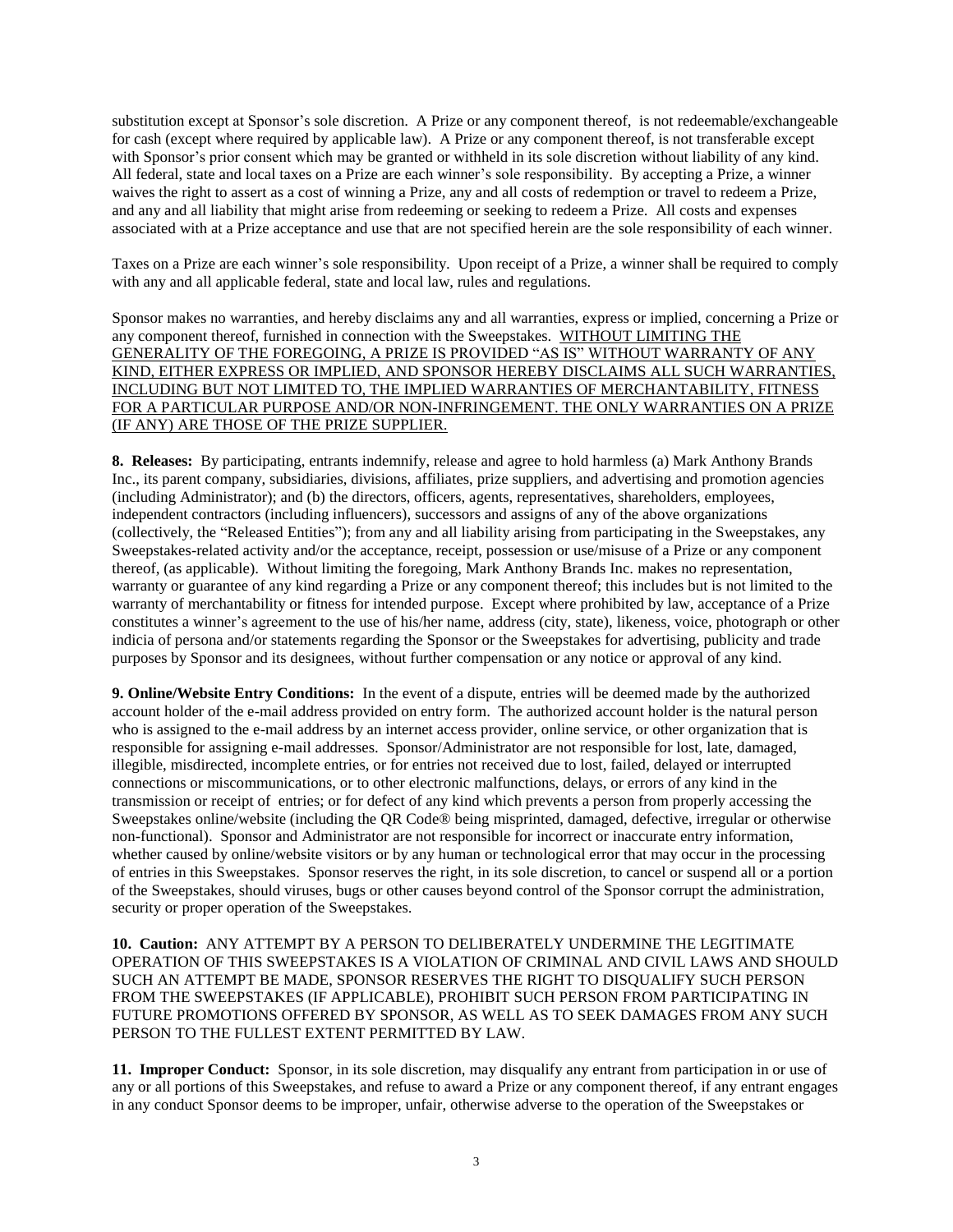detrimental to other entrants of the Sweepstakes. Such improper conduct includes, without limitation, falsifying personal information required during entrant registration or a Prize claim, violating any term or condition stated here, accumulating entries through methods such as automated computer scripts or any other programming techniques, allowing others to use an entrant's personal information for the purpose of accumulating entries, or intentionally trying to defraud, reverse engineer, disassemble or otherwise tamper with the computer programs/technology in connection with this Sweepstakes. Entrants agree that Sponsor may void a Prize or any component thereof, that an entrant may have won and/or require the return of a Prize or any component thereof, that an entrant may have won as a result of such improper conduct. Entrants further acknowledge that any forfeiture of a Prize or any component thereof, and/or return of a Prize or any component thereof, shall in no way prevent Sponsor from pursuing other avenues of recourse such as criminal or civil proceedings in connection with such conduct.

**12. Sponsor's Rights:** Sponsor reserves the right, in its sole discretion, to cancel, abbreviate, or suspend this Sweepstakes should it be compromised by computer virus, program bugs, non-authorized human intervention or other causes beyond the control of the Sponsor, including but not limited to fire, flood, epidemic, pandemic, earthquake, explosion, labor dispute or strike, act of God or public enemy, satellite or equipment failure, riot or civil disturbance, war (declared or undeclared), terrorist threat or activity, or any federal, state or local government law, order or regulation, order of any court or jurisdiction, without any compensation or liability to any entrant. Sponsor is not responsible for any typographical, technical, or other error in the printing of the offer, administration of the promotion or in the announcement of the Prizes. In the event there is a discrepancy or inconsistency between disclosures or other statements contained in any sweepstakes materials and the terms and conditions of the official rules, the official rules shall prevail, govern and control.

Sponsor assumes no responsibility for any damage to an entrant's or any other person's mobile device or computer which is occasioned by participating in the Sweepstakes or for any computer system, phone line, hardware, software or program malfunctions, or other errors, failures, delayed computer transmissions or network connections that are human or technical in nature. Without limiting the generality of the foregoing, Sponsor is not responsible for lost, interrupted, inaccessible or unavailable networks, servers, satellites, Internet service providers, or other connections; or for miscommunications, failed, jumbled, scrambled, delayed, or misdirected computer, telephone or cable transmissions; or for any technical malfunctions, failures, difficulties or other errors of any kind or nature; or for the incorrect or inaccurate capture of information, or the failure to capture any information. The preceding expressly includes but is not limited to any communications sent by or sent to Sponsor (including attempted use of the QR Code®) which is not properly and timely received and accessible by Sponsor or its agencies for any reason. Sponsor has the right, in its sole discretion, to disqualify any individual who is found to be tampering with the entry process or the operation of the Sweepstakes, to be acting in violation of these Official Rules, or to be acting in an unsportsman-like or disruptive manner, or with the intent to disrupt or undermine the legitimate operation of the Sweepstakes, or to annoy, abuse, threaten or harass any other person, and Sponsor reserves the right to seek damages and other remedies from any such person to the fullest extent permitted by law. Sponsor reserves the right to modify, suspend, or terminate the Sweepstakes if it determines, in its sole discretion, that the Sweepstakes is technically impaired or corrupted or that fraud or technical problems, failures or malfunctions or other causes beyond Sponsor's control have destroyed or severely undermined or to any degree impaired the integrity, administration, security, proper play and/or feasibility of the Sweepstakes as contemplated herein. If the Sweepstakes is modified, terminated or suspended, Sponsor will select the winner (if determined to be feasible in its sole discretion) from all eligible, non-suspect entries received (if any) in a manner determined by the Sponsor in its sole discretion to be fair, appropriate, and consistent with these Official Rules. Inclusion in such drawing shall be each entrant's sole and exclusive remedy under such circumstances, and, if not feasible, Sponsor shall not have any liability of any kind. Only the type and quantity of prizes as described in these Official Rules (i.e., 100 prizes), are available to be won in the Sweepstakes. These Official Rules cannot be modified or amended in any way except in a written document issued in accordance with law by duly authorized representatives of Sponsor. The invalidity or unenforceability of any provision of these rules shall not affect the validity or enforceability of any other provision. In the event that any provision is determined to be invalid or otherwise unenforceable or illegal, these rules shall otherwise remain in effect and shall be construed in accordance with their terms as if the invalid or illegal provision were not contained herein.

**13. Disputes**: This Sweepstakes is governed by the laws of the State of Illinois, without respect to conflict of law/choice of law doctrines of Illinois (or of any other jurisdiction which would lead to the application of the law of any jurisdiction other than Illinois). To the fullest extent permitted by law, as a condition of participating in the